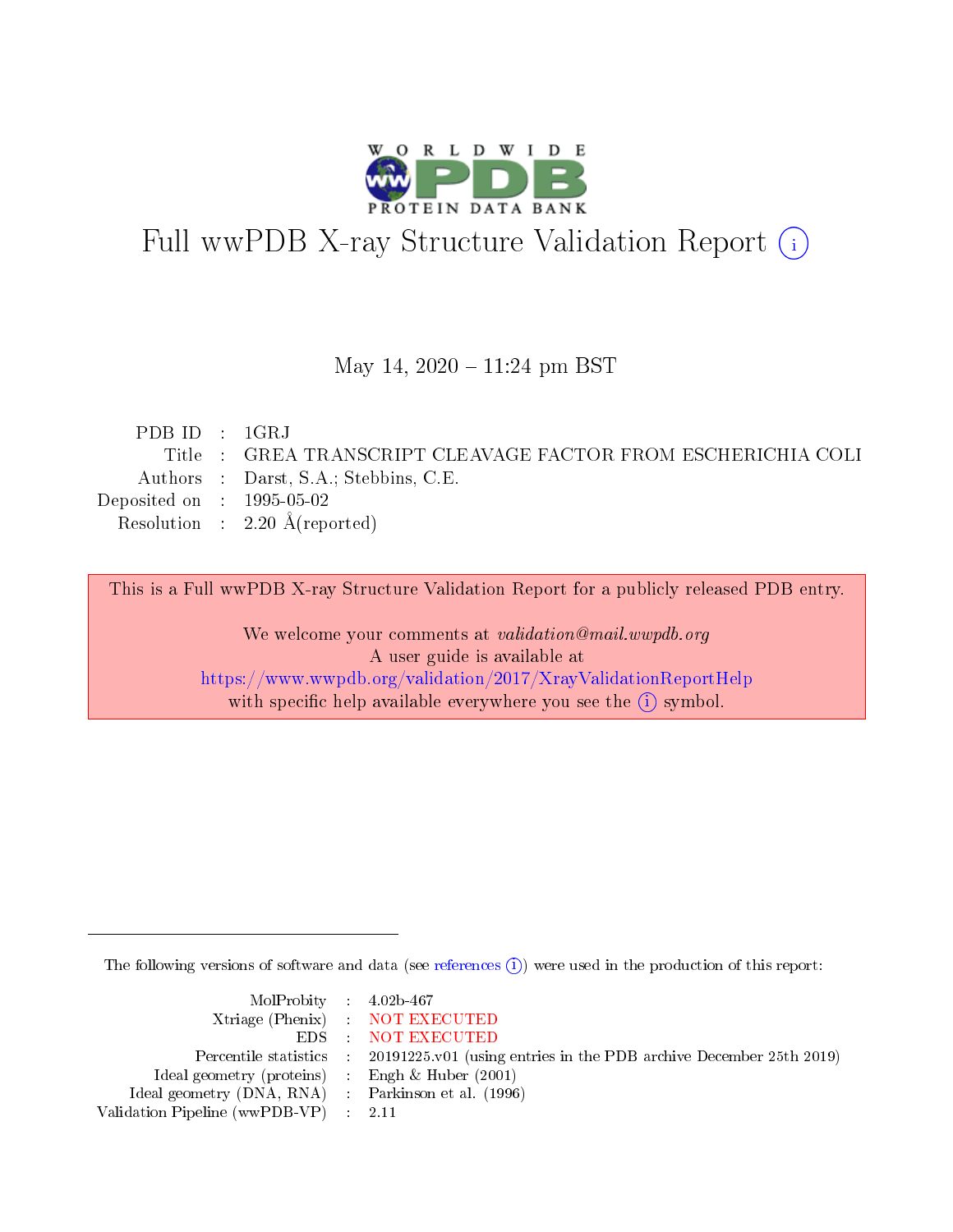# 1 [O](https://www.wwpdb.org/validation/2017/XrayValidationReportHelp#overall_quality)verall quality at a glance  $(i)$

The following experimental techniques were used to determine the structure: X-RAY DIFFRACTION

The reported resolution of this entry is 2.20 Å.

Percentile scores (ranging between 0-100) for global validation metrics of the entry are shown in the following graphic. The table shows the number of entries on which the scores are based.



| Metric                | Whole archive        | Similar resolution<br>$(\#\text{Entries}, \text{resolution range}(\textup{\AA})\)$ |  |  |
|-----------------------|----------------------|------------------------------------------------------------------------------------|--|--|
|                       | $(\#\text{Entries})$ |                                                                                    |  |  |
| Clashscore            | 141614               | $5594(2.20-2.20)$                                                                  |  |  |
| Ramachandran outliers | 138981               | $5503(2.20-2.20)$                                                                  |  |  |
| Sidechain outliers    | 138945               | $5504(2.20-2.20)$                                                                  |  |  |

The table below summarises the geometric issues observed across the polymeric chains and their fit to the electron density. The red, orange, yellow and green segments on the lower bar indicate the fraction of residues that contain outliers for  $\geq=3$ , 2, 1 and 0 types of geometric quality criteria respectively. A grey segment represents the fraction of residues that are not modelled. The numeric value for each fraction is indicated below the corresponding segment, with a dot representing fractions  $\epsilon = 5\%$ 

Note EDS was not executed.

| <b>NIOI</b> | hain! | Length |     | Quality of chain |     |
|-------------|-------|--------|-----|------------------|-----|
|             | . .   | 158    | 49% | 35%              | 11% |

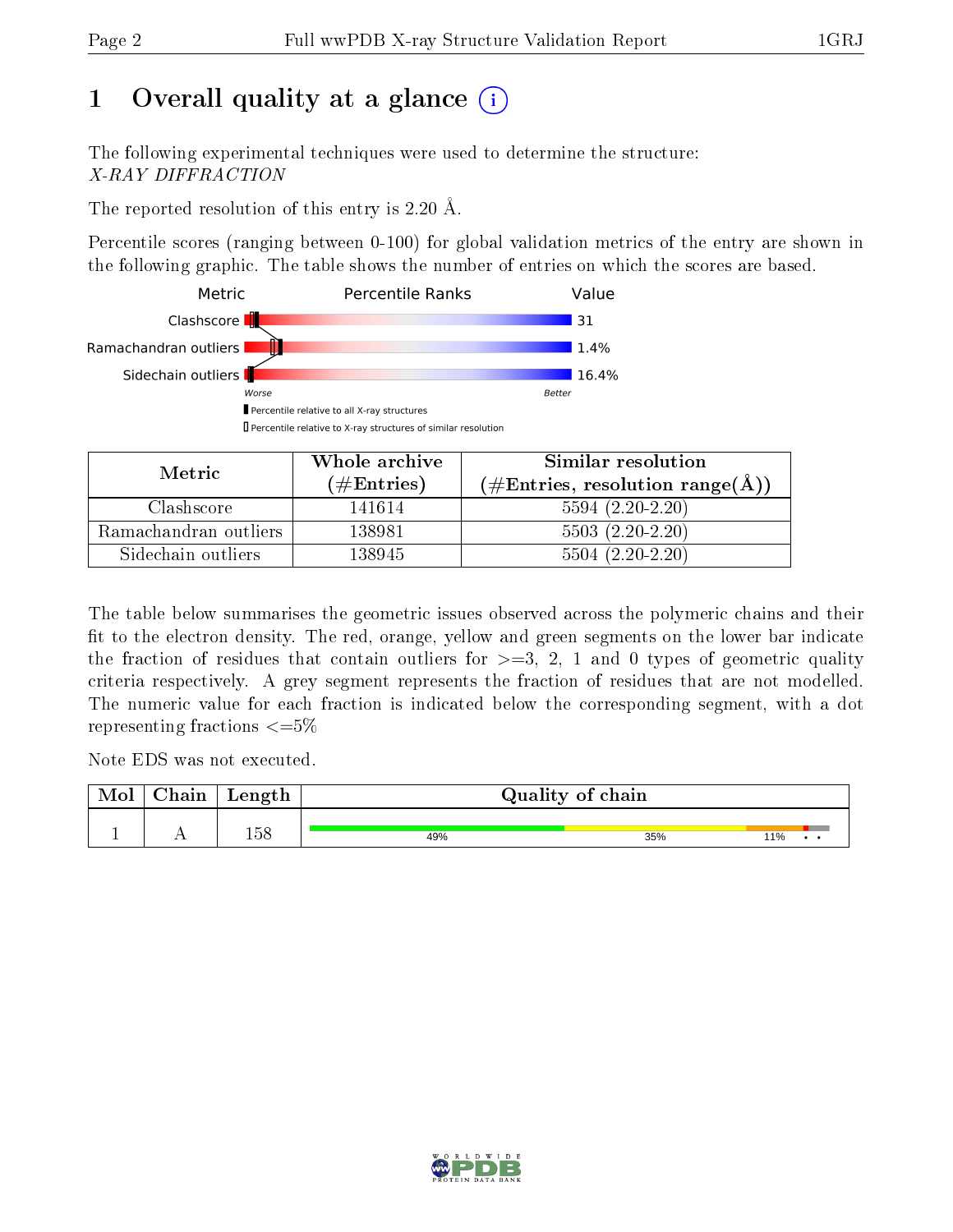# 2 Entry composition (i)

There are 2 unique types of molecules in this entry. The entry contains 1749 atoms, of which 461 are hydrogens and 0 are deuteriums.

In the tables below, the ZeroOcc column contains the number of atoms modelled with zero occupancy, the AltConf column contains the number of residues with at least one atom in alternate conformation and the Trace column contains the number of residues modelled with at most 2 atoms.

Molecule 1 is a protein called GREA PROTEIN.

| Mol | Chain | Residues | Atoms               |      |     |     |     | ZeroOcc | $\mid$ AltConf $\mid$ Trace $\mid$ |  |  |
|-----|-------|----------|---------------------|------|-----|-----|-----|---------|------------------------------------|--|--|
|     |       | 151      | $\rm Total$<br>1455 | 743. | 265 | 207 | 237 |         |                                    |  |  |

• Molecule 2 is water.

| Mol | Chain   Residues | Atoms        |     |    | $ZeroOcc \mid AltConf$ |  |
|-----|------------------|--------------|-----|----|------------------------|--|
|     | 98               | Total<br>294 | 196 | 98 |                        |  |

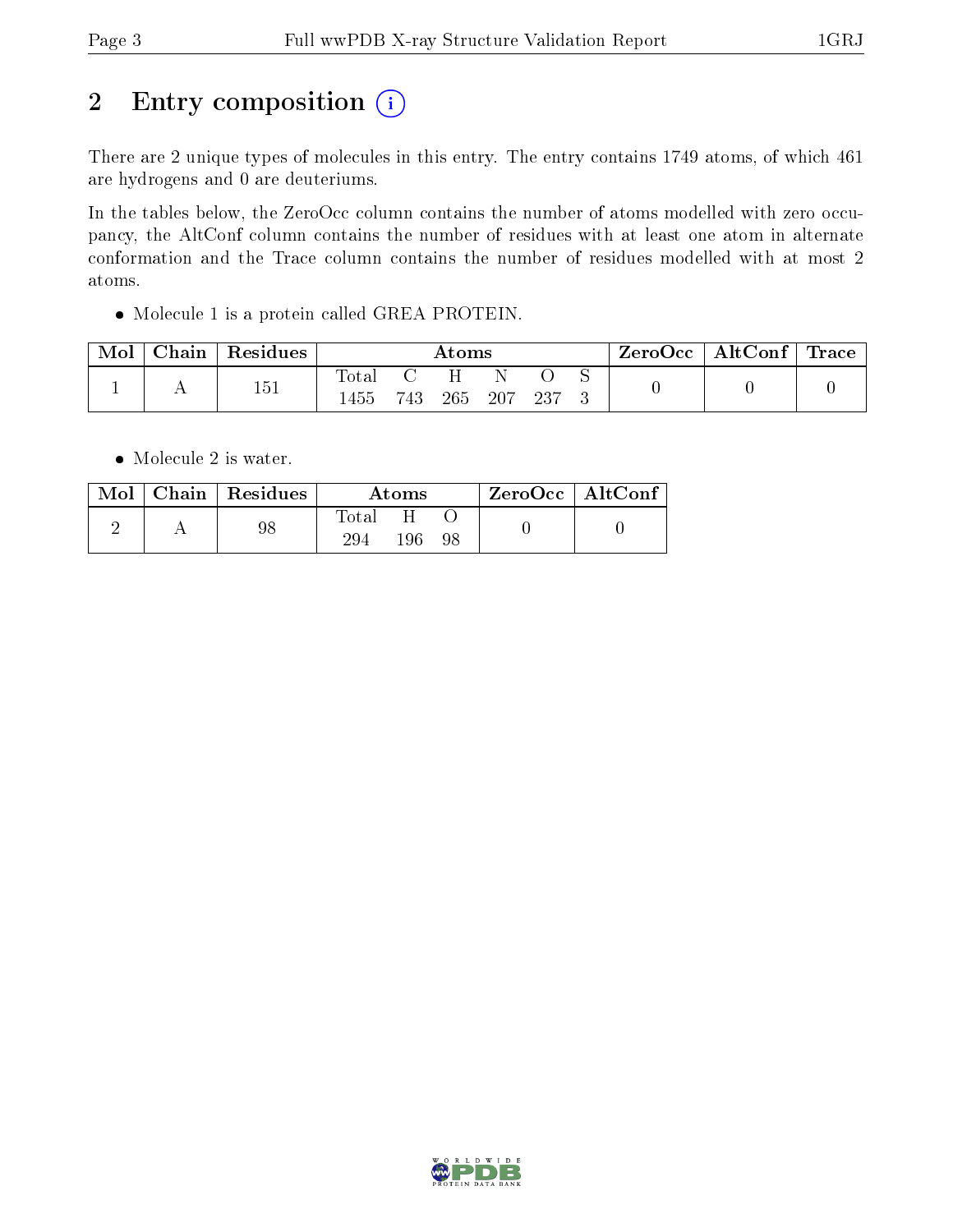# 3 Residue-property plots (i)

These plots are drawn for all protein, RNA and DNA chains in the entry. The first graphic for a chain summarises the proportions of the various outlier classes displayed in the second graphic. The second graphic shows the sequence view annotated by issues in geometry. Residues are colorcoded according to the number of geometric quality criteria for which they contain at least one outlier: green  $= 0$ , yellow  $= 1$ , orange  $= 2$  and red  $= 3$  or more. Stretches of 2 or more consecutive residues without any outlier are shown as a green connector. Residues present in the sample, but not in the model, are shown in grey.

Note EDS was not executed.

• Molecule 1: GREA PROTEIN



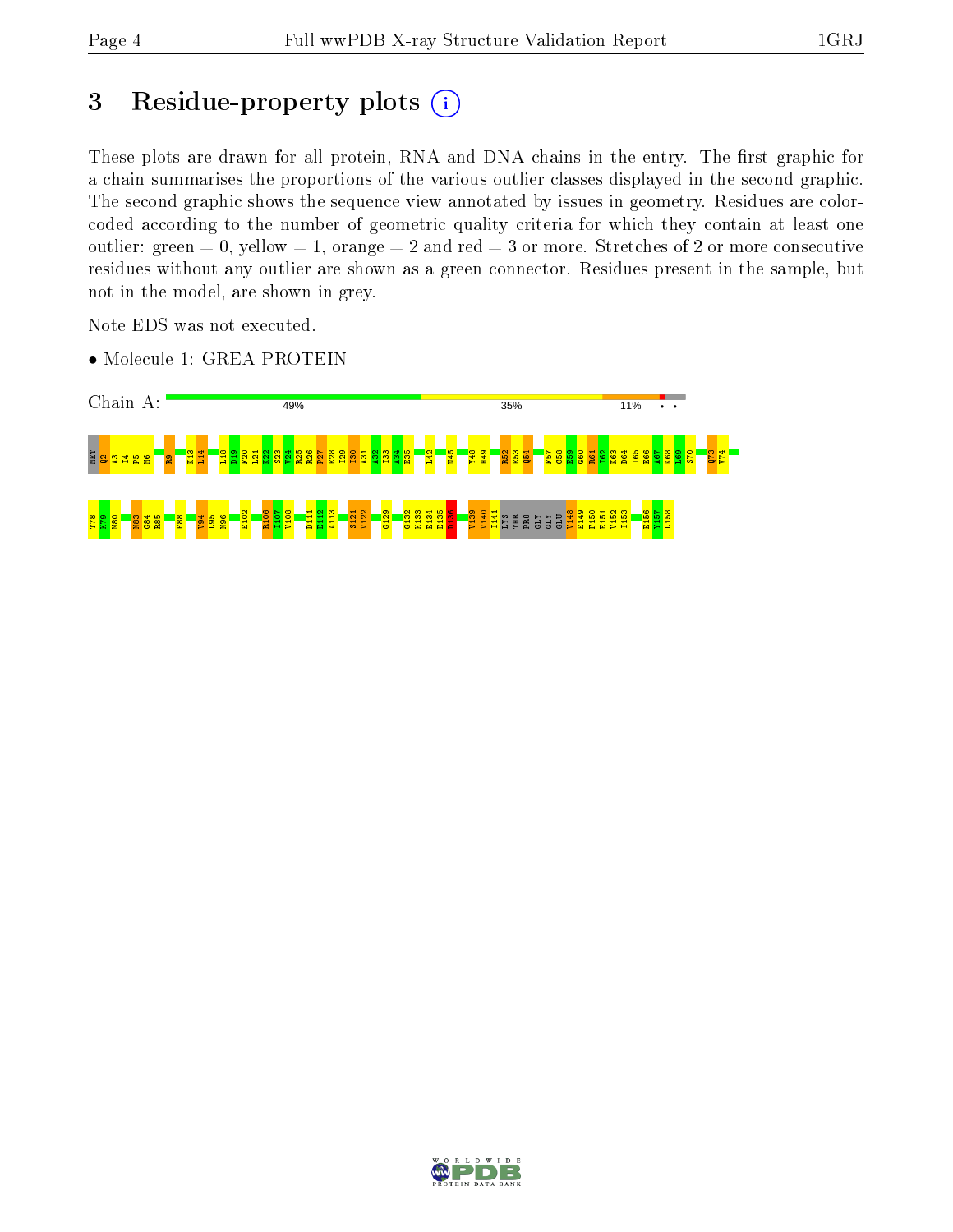# 4 Data and refinement statistics  $(i)$

Xtriage (Phenix) and EDS were not executed - this section is therefore incomplete.

| Property                               | Value                                                        | <b>Source</b> |  |
|----------------------------------------|--------------------------------------------------------------|---------------|--|
| Space group                            | P 21 21 21                                                   | Depositor     |  |
| Cell constants                         | $102.36\text{\AA}$<br>$42.66\text{\AA}$<br>$39.90\text{\AA}$ | Depositor     |  |
| a, b, c, $\alpha$ , $\beta$ , $\gamma$ | $90.00^\circ$<br>$90.00^\circ$<br>$90.00^\circ$              |               |  |
| Resolution (A)                         | - 2.20<br>6.00                                               | Depositor     |  |
| % Data completeness                    | 86.0 (6.00-2.20)                                             | Depositor     |  |
| (in resolution range)                  |                                                              |               |  |
| $R_{merge}$                            | 0.05                                                         | Depositor     |  |
| $\mathrm{R}_{sym}$                     | Not available)                                               | Depositor     |  |
| Refinement program                     | $X-PLOR$ 3.1                                                 | Depositor     |  |
| $R, R_{free}$                          | 0.209<br>, 0.320                                             | Depositor     |  |
| Estimated twinning fraction            | No twinning to report.                                       | Xtriage       |  |
| Total number of atoms                  | 1749                                                         | wwPDB-VP      |  |
| Average B, all atoms $(A^2)$           | 22.0                                                         | wwPDB-VP      |  |

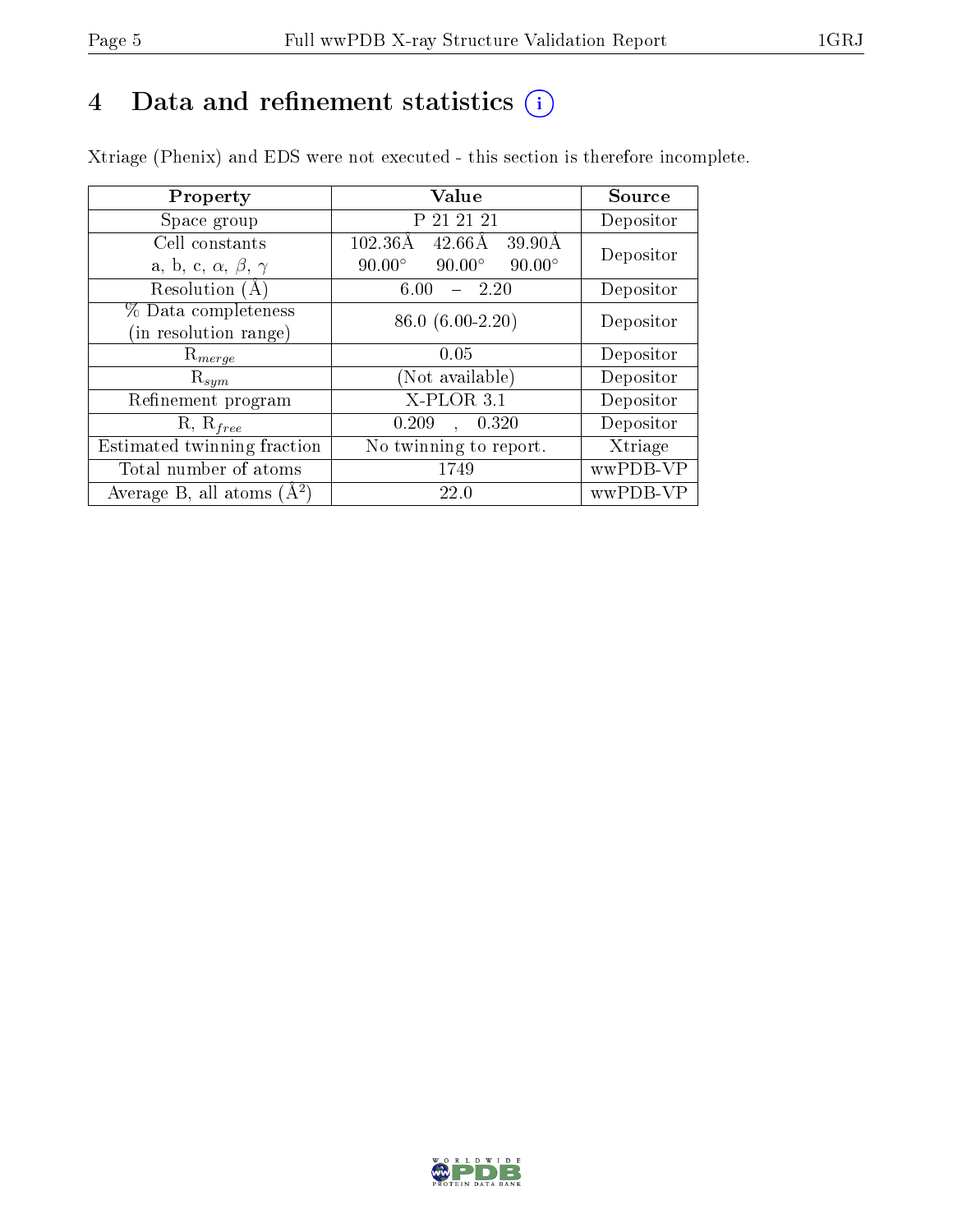# 5 Model quality  $(i)$

## 5.1 Standard geometry  $(i)$

The Z score for a bond length (or angle) is the number of standard deviations the observed value is removed from the expected value. A bond length (or angle) with  $|Z| > 5$  is considered an outlier worth inspection. RMSZ is the root-mean-square of all Z scores of the bond lengths (or angles).

| Mol | Chain |      | Bond lengths                     | Bond angles |                    |  |
|-----|-------|------|----------------------------------|-------------|--------------------|--|
|     |       |      | RMSZ $\mid \#  Z  > 5 \mid$ RMSZ |             | $\# Z  > 5$        |  |
|     |       | 0.95 | 0/1202                           | $1.04\,$    | $4/1619$ $(0.2\%)$ |  |

There are no bond length outliers.

All (4) bond angle outliers are listed below:

| Mol | Chain | Res | Type  | Atoms       |         | Observed $(°)$ | Ideal $(°)$ |
|-----|-------|-----|-------|-------------|---------|----------------|-------------|
|     |       | 106 | A R.G | NE-CZ-NH1   | 6.48    | 123.54         | 120.30      |
|     |       | 106 | ARG   | NE-CZ-NH2   | $-6.41$ | 117.09         | 120.30      |
|     |       |     | A SP  | CB-CG-OD1   | 5.48    | 123.23         | 118.30      |
|     |       | 61  | ARG   | $NE-CZ-NH2$ | $-5.29$ | 117.66         | 120.30      |

There are no chirality outliers.

There are no planarity outliers.

## $5.2$  Too-close contacts  $(i)$

In the following table, the Non-H and H(model) columns list the number of non-hydrogen atoms and hydrogen atoms in the chain respectively. The H(added) column lists the number of hydrogen atoms added and optimized by MolProbity. The Clashes column lists the number of clashes within the asymmetric unit, whereas Symm-Clashes lists symmetry related clashes.

| Mol |      |         |     | Chain   Non-H   H(model)   H(added)   Clashes   Symm-Clashes |
|-----|------|---------|-----|--------------------------------------------------------------|
|     | 1190 | $265\,$ | 188 |                                                              |
|     |      | 196     |     |                                                              |
|     | 288  |         | 188 |                                                              |

The all-atom clashscore is defined as the number of clashes found per 1000 atoms (including hydrogen atoms). The all-atom clashscore for this structure is 31.

All (74) close contacts within the same asymmetric unit are listed below, sorted by their clash magnitude.

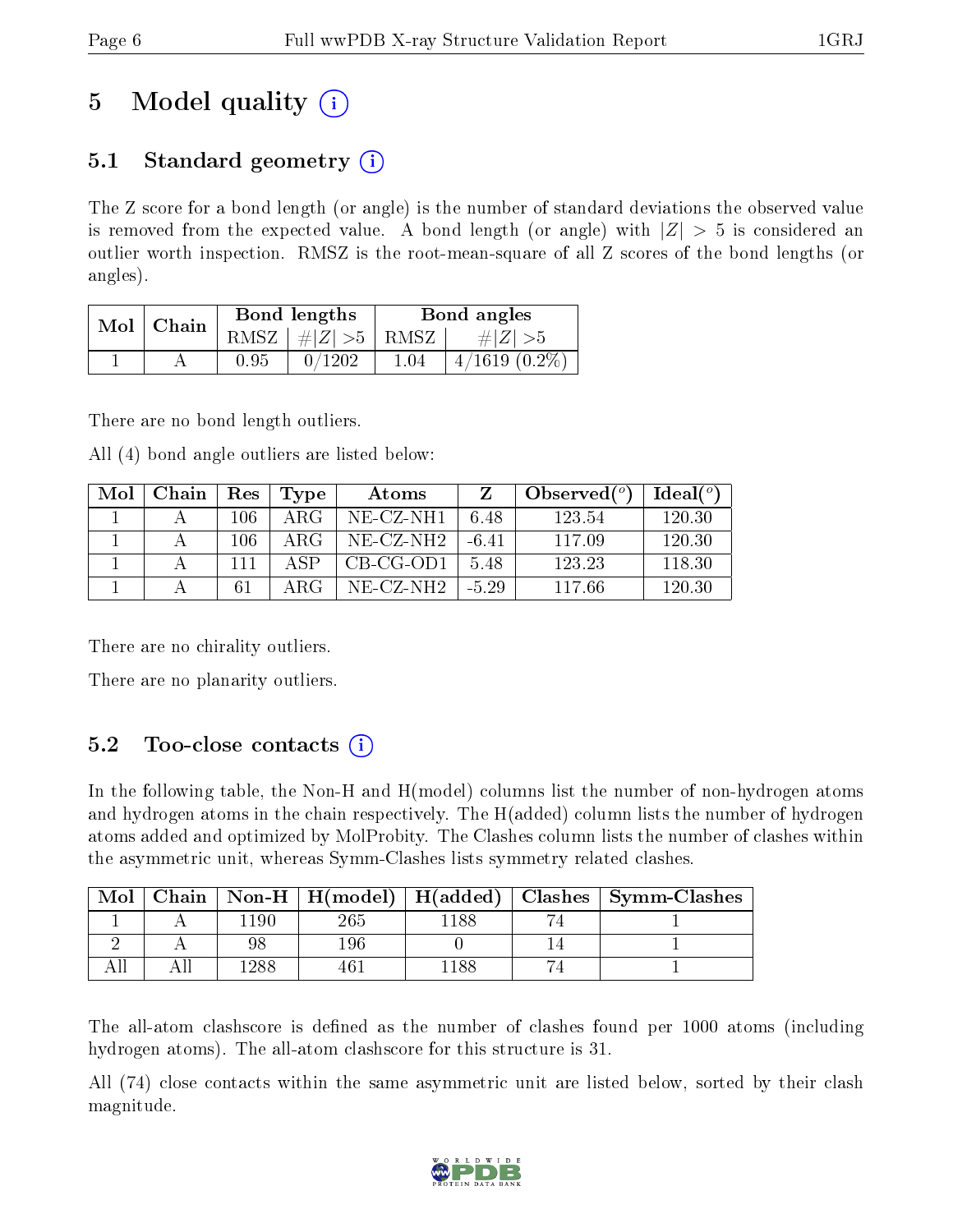| Atom-1              | Atom-2                                          | Interatomic       | Clash             |
|---------------------|-------------------------------------------------|-------------------|-------------------|
|                     |                                                 | distance $(A)$    | overlap $(A)$     |
| 1: A: 156: GLU: HG2 | 1: A: 158: LEU: HG                              | 1.42              | 1.00              |
| 1: A: 129: GLY: HA3 | 1: A:141: ILE: HG21                             | 1.47              | 0.95              |
| 1: A:88: PHE:HD2    | 1:A:122:VAL:HG11                                | 1.41              | 0.85              |
| 1: A:9: ARG: HH11   | 1:A:106:ARG:HH12                                | 1.33              | 0.77              |
| $1: A:88:$ PHE:HD2  | 1: A: 122: VAL: CG1                             | 1.98              | 0.76              |
| 1: A: 156: GLU: HG2 | 1: A: 158: LEU: CG                              | 2.16              | 0.75              |
| 1: A:60: GLY:O      | 1: A:63: LYS: HG2                               | 1.87              | 0.74              |
| 1:A:26:ARG:HB3      | 1:A:27:PRO:HD3                                  | 1.72              | 0.71              |
| 1: A:9: ARG: NH1    | 1: A: 106: ARG: HH12                            | 1.87              | 0.71              |
| 1: A:151: GLU:HG2   | 1: A: 153: ILE: HD13                            | 1.72              | 0.70              |
| 1:A:135:GLU:HA      | 1:A:152:VAL:HG22                                | 1.76              | 0.68              |
| 1: A:6: MET:O       | 1:A:74:VAL:HA                                   | 1.96              | 0.65              |
| 1: A: 135: GLU: O   | 1: A: 136: ASP: HB2                             | 1.97              | 0.65              |
| 1:A:140:VAL:HG13    | 1: A:140: VAL:O                                 | 1.97              | 0.64              |
| 1: A:30: ILE: HD13  | 1:A:31:ALA:N                                    | 2.16              | 0.61              |
| 1: A:25: ARG:NH1    | 1: A:58:CYS:SG                                  | 2.74              | 0.60              |
| 1:A:2:GLN:HE22      | 1: A: 4: ILE: HG13                              | 1.64              | 0.60              |
| 1:A:148:VAL:HG13    | 1:A:149:GLU:N                                   | $\overline{2.17}$ | 0.60              |
| 1:A:88:PHE:CD2      | 1:A:122:VAL:HG11                                | 2.31              | 0.58              |
| 1: A:54: GLN: HA    | 1: A:57:PHE:HD2                                 | 1.69              | 0.57              |
| 1: A:54: GLN: HA    | 1: A:54: GLN: HE21                              | 1.69              | $0.56\,$          |
| 1: A:64:ASP:O       | 1: A:68: LYS: HD3                               | 2.06              | 0.56              |
| 1:A:94:VAL:HG12     | 1: A: 150: PHE: HB3                             | 1.87              | 0.56              |
| 1: A: 133: LYS: HG2 | 1: A: 139: VAL: CG1                             | 2.37              | 0.55              |
| 1:A:139:VAL:HG23    | 1: A:141: ILE: HG23                             | 1.89              | 0.55              |
| 1:A:140:VAL:HA      | 1:A:148:VAL:O                                   | 2.07              | 0.54              |
| $1: A:57:$ PHE:CD2  | 2:A:271:HOH:O                                   | 2.54              | 0.54              |
| 1: A:18: LEU: HD13  | 1: A:65:ILE:HB                                  | 1.90              | 0.54              |
| 1:A:54:GLN:HA       | 1:A:57:PHE:CD2                                  | 2.43              | 0.53              |
| 1:A:133:LYS:HA      | 2:A:212:HOH:O                                   | 2.09              | 0.53              |
| 1:A:42:LEU:O        | 1:A:49:HIS:CE1                                  | 2.63              | 0.52              |
| 1: A: 156: GLU: HG2 | $1:A:158:\t\overline{\textrm{EU}:\textrm{CD1}}$ | 2.40              | $\overline{0.52}$ |
| 1:A:95:LEU:HB3      | 1:A:153:ILE:HD11                                | 1.91              | 0.52              |
| 1:A:3:ALA:HB1       | 1: A:73: GLN: HG3                               | 1.91              | 0.52              |
| 1: A: 129: GLY: CA  | 1: A:141: ILE: HG21                             | 2.30              | 0.51              |
| 1: A:25: ARG:NH1    | 1: A:54: GLN:OE1                                | 2.44              | 0.51              |
| 1: A:85: ARG:NH1    | 1: A: 132: GLY: O                               | 2.43              | 0.51              |
| 1:A:148:VAL:HG22    | 1:A:149:GLU:H                                   | 1.76              | 0.51              |
| 1: A:30: ILE:C      | 1:A:30:ILE:HD13                                 | 2.32              | 0.51              |
| 1:A:30:ILE:HG12     | 2:A:294:HOH:O                                   | 2.10              | 0.50              |
| 1: A: 133: LYS: HG2 | 1:A:139:VAL:HG11                                | 1.93              | 0.49              |
| 1:A:29:ILE:HB       | 2:A:285:HOH:O                                   | 2.13              | 0.49              |

Continued on next page...

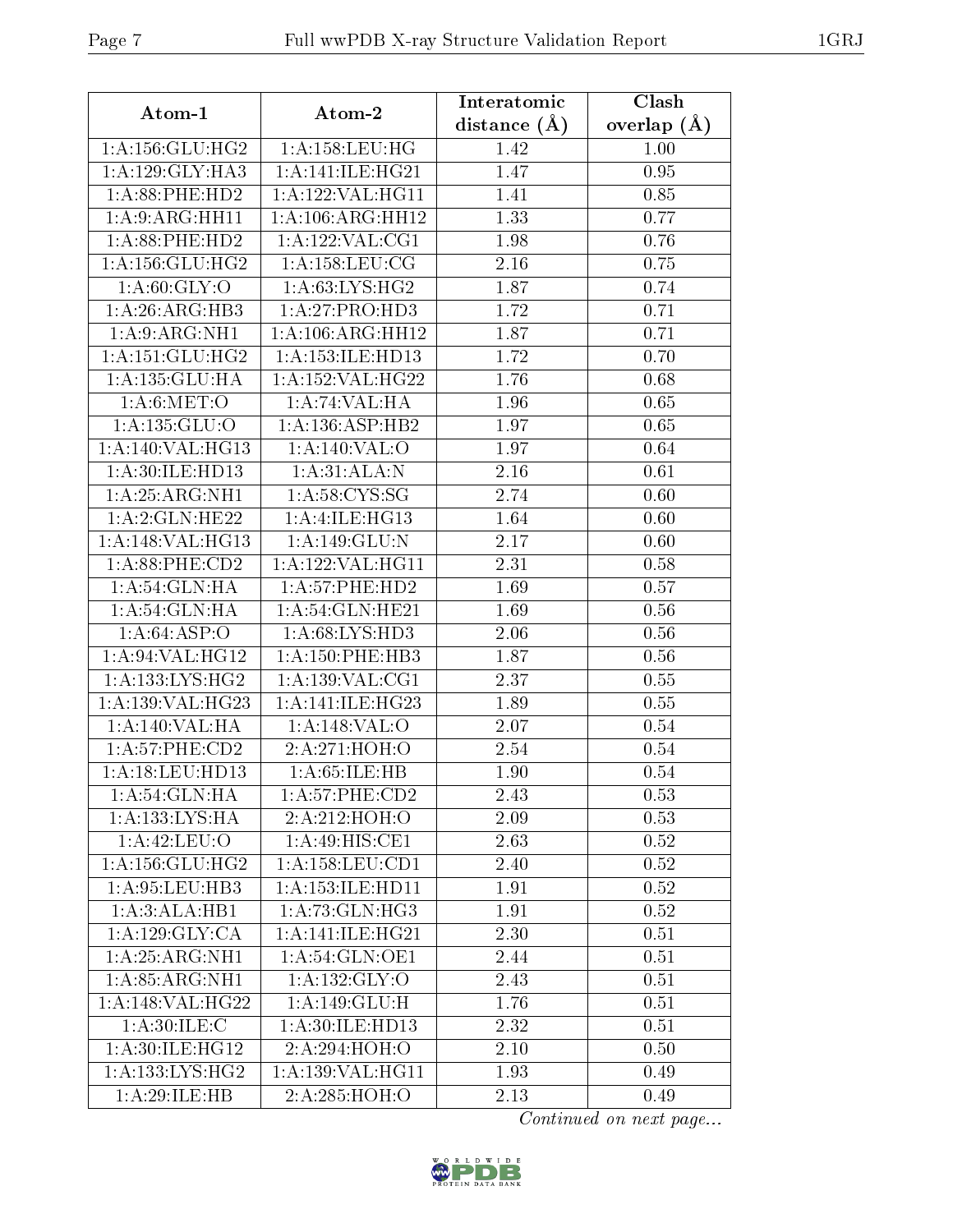| Atom-1                     | $F$ . The state $F$ is the set of $F$ and $F$ and $F$<br>Atom-2 | Interatomic       | Clash           |
|----------------------------|-----------------------------------------------------------------|-------------------|-----------------|
|                            |                                                                 | distance $(\AA)$  | overlap $(\AA)$ |
| 1:A:53:GLU:HB3             | 1:A:57:PHE:CE2                                                  | 2.48              | 0.49            |
| 1: A:83: ASN:ND2           | 2:A:270:HOH:O                                                   | 2.44              | 0.49            |
| 1:A:29:ILE:HG13            | 2:A:272:HOH:O                                                   | 2.12              | 0.48            |
| 1:A:88:PHE:CD2             | 1: A: 122: VAL: CG1                                             | 2.87              | 0.48            |
| 1:A:31:ALA:HA              | 2:A:290:HOH:O                                                   | 2.14              | 0.47            |
| 1: A: 156: GLU: CG         | 1: A: 158: LEU: HG                                              | 2.29              | 0.47            |
| 1:A:45:ASN:HB3             | 1: A: 48: TYR: HB3                                              | 1.96              | 0.46            |
| 1: A:108: VAL:O            | 1:A:122:VAL:N                                                   | 2.45              | 0.46            |
| 1:A:25:ARG:NH1             | 1:A:29:ILE:HD11                                                 | $\overline{2.30}$ | $0.46\,$        |
| 1:A:9:ARG:HG2              | 1:A:106:ARG:HH22                                                | $\overline{1.80}$ | 0.45            |
| 1: A:21: LEU:HD21          | 2:A:273:HOH:O                                                   | 2.17              | 0.45            |
| 1:A:113:ALA:HB2            | 1:A:121:SER:HB2                                                 | 1.97              | 0.45            |
| 1:A:150:PHE:HZ             | 2:A:257:HOH:O                                                   | 1.99              | 0.45            |
| $1:A:25:A\overline{RG:CZ}$ | 1:A:29:ILE:HD11                                                 | 2.47              | 0.45            |
| 1:A:13:LYS:HA              | 1:A:13:LYS:HD2                                                  | 1.68              | 0.45            |
| 1:A:33:ILE:HD13            | 1:A:52:ARG:HD2                                                  | 1.98              | 0.44            |
| 1: A:95: LEU:O             | 1: A: 150: PHE: HA                                              | 2.17              | 0.44            |
| 1: A:84:GLY:O              | 1:A:134:GLU:HA                                                  | 2.18              | 0.43            |
| 1:A:139:VAL:HG23           | 1:A:141:ILE:HG12                                                | 1.99              | 0.43            |
| 1:A:28:GLU:HB3             | 2:A:272:HOH:O                                                   | 2.17              | 0.43            |
| 1: A:63: LYS: HG3          | 1: A:64:ASP:N                                                   | 2.33              | 0.43            |
| 1: A:95:LEU:HD13           | 1:A:102:GLU:HB2                                                 | $2.00\,$          | 0.43            |
| 1:A:20:PHE:CE2             | 1:A:25:ARG:HG3                                                  | $\overline{2.53}$ | 0.43            |
| 1: A:5: PRO:HA             | 1:A:73:GLN:O                                                    | 2.19              | 0.42            |
| 1:A:30:ILE:HD11            | 2:A:222:HOH:O                                                   | 2.19              | 0.42            |
| 1: A:28: GLU:HG2           | 2:A:272:HOH:O                                                   | 2.20              | 0.42            |
| 1:A:14:LEU:H               | 1:A:14:LEU:HD12                                                 | 1.71              | 0.41            |
| 1:A:25:ARG:HH12            | 1: A:54: GLN:CD                                                 | $\overline{2.23}$ | 0.41            |
| 1:A:61:ARG:NH1             | 2:A:284:HOH:O                                                   | 2.52              | 0.41            |
| 1:A:27:PRO:O               | 1:A:30:ILE:HD13                                                 | 2.20              | 0.41            |
| 1:A:30:ILE:CD1             | 2:A:222:HOH:O                                                   | 2.69              | 0.41            |
| 1:A:96:ASN:OD1             | 1: A:96: ASN: C                                                 | 2.59              | 0.41            |

Continued from previous page...

All (1) symmetry-related close contacts are listed below. The label for Atom-2 includes the symmetry operator and encoded unit-cell translations to be applied.

| Atom-1             | Atom-2                                    | Interatomic<br>distance $(A)$ | $\gamma$ lash<br>overlap (A) |
|--------------------|-------------------------------------------|-------------------------------|------------------------------|
| 1: A:83: A SN:HD21 | $+2:$ A:216:HOH: $\overline{H1 2}$<br>564 | 1.26                          |                              |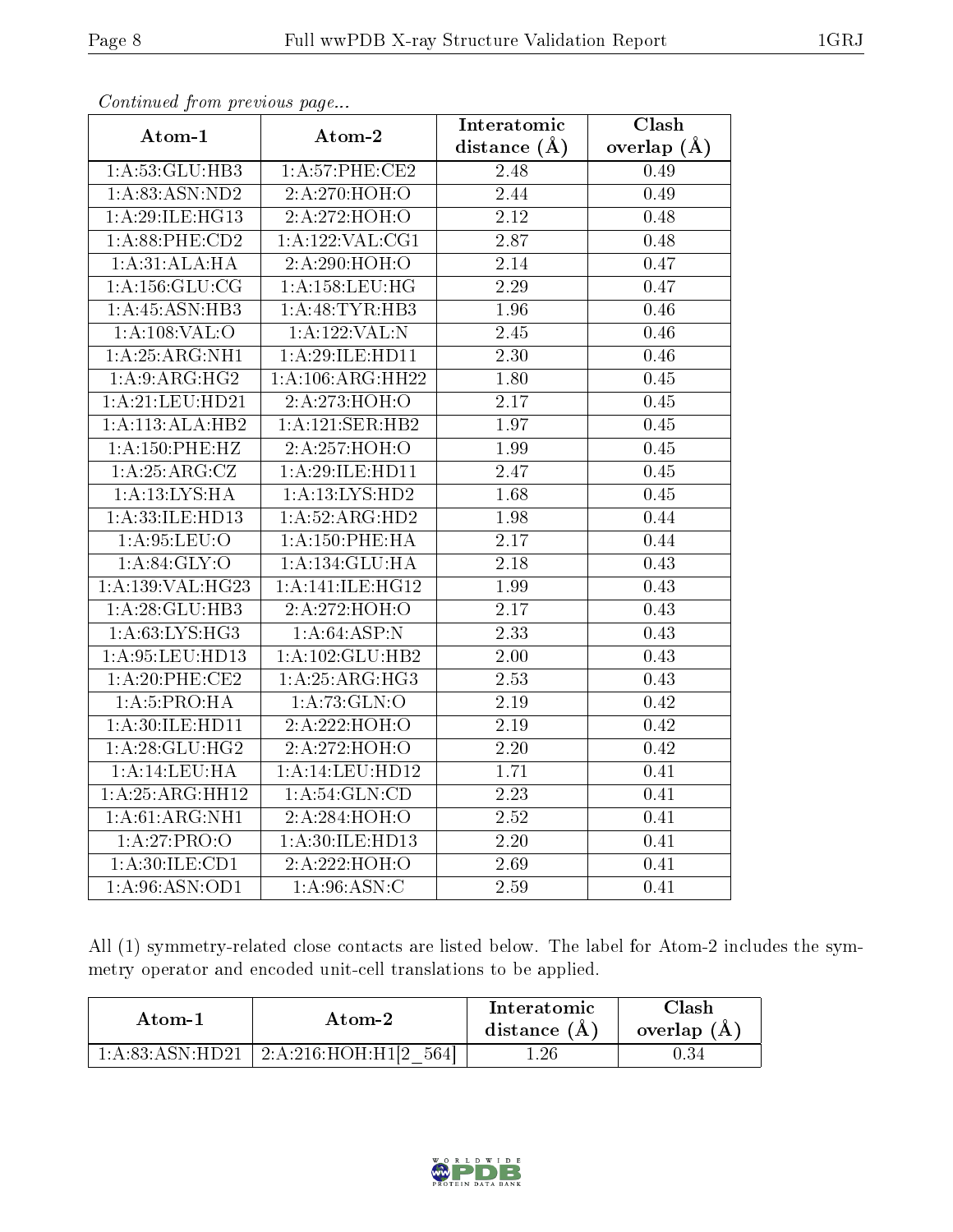## 5.3 Torsion angles (i)

#### 5.3.1 Protein backbone  $(i)$

In the following table, the Percentiles column shows the percent Ramachandran outliers of the chain as a percentile score with respect to all X-ray entries followed by that with respect to entries of similar resolution.

The Analysed column shows the number of residues for which the backbone conformation was analysed, and the total number of residues.

| Mol   Chain | Analysed                                |  |          | Favoured   Allowed   Outliers   Percentiles |
|-------------|-----------------------------------------|--|----------|---------------------------------------------|
|             | $147/158$ (93\%)   138 (94\%)   7 (5\%) |  | $2(1\%)$ | 11 8                                        |

All (2) Ramachandran outliers are listed below:

| Mol | Chain | Res | ype |
|-----|-------|-----|-----|
|     |       | .36 |     |
|     |       |     |     |

#### 5.3.2 Protein sidechains  $(i)$

In the following table, the Percentiles column shows the percent sidechain outliers of the chain as a percentile score with respect to all X-ray entries followed by that with respect to entries of similar resolution.

The Analysed column shows the number of residues for which the sidechain conformation was analysed, and the total number of residues.

| Mol   Chain | Analysed                                 |  | Rotameric   Outliers   Percentiles |
|-------------|------------------------------------------|--|------------------------------------|
|             | $128/133(96\%)$   107 (84\%)   21 (16\%) |  | $\boxed{2}$ $\boxed{2}$            |

All (21) residues with a non-rotameric sidechain are listed below:

| Mol | Chain | Res            | <b>Type</b> |
|-----|-------|----------------|-------------|
| 1   | А     | $\overline{2}$ | <b>GLN</b>  |
| 1   | А     | 9              | $\rm{ARG}$  |
| 1   | А     | 14             | LEU         |
| 1   | А     | 23             | SER         |
| 1   |       | 27             | PRO         |
| 1   | A     | 30             | ILE         |
| 1   | А     | 35             | GLU         |
|     |       | 52             | $\rm{ARG}$  |
|     |       | 54             | <b>GLN</b>  |

Continued on next page...

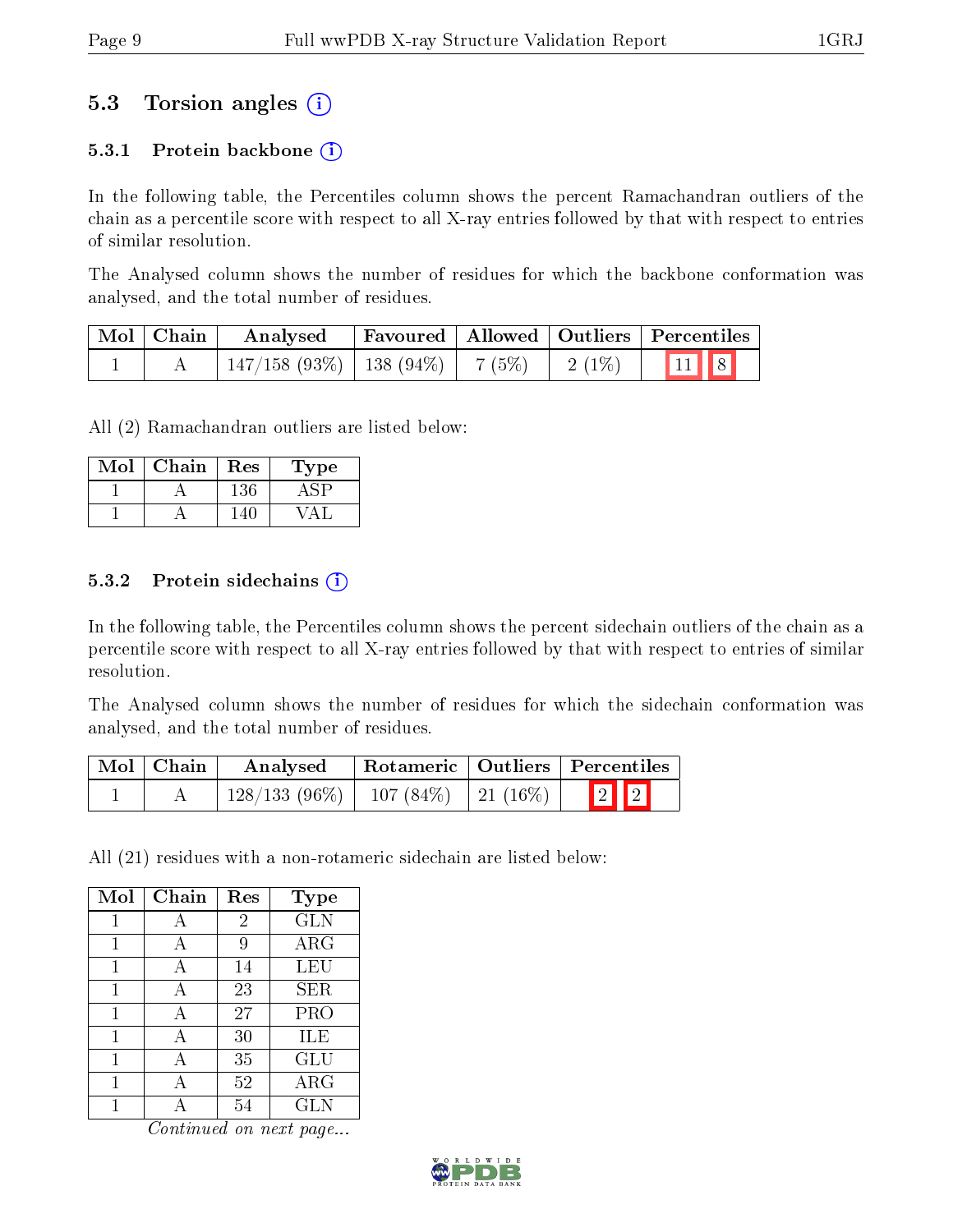|                |                  | ×.  |                      |
|----------------|------------------|-----|----------------------|
| Mol            | Chain            | Res | Type                 |
| $\mathbf{1}$   | А                | 66  | $\operatorname{GLU}$ |
| $\mathbf{1}$   | А                | 70  | <b>SER</b>           |
| 1              | $\boldsymbol{A}$ | 73  | <b>GLN</b>           |
| $\mathbf{1}$   | А                | 78  | THR                  |
| 1              | А                | 80  | MET                  |
| $\mathbf{1}$   | $\boldsymbol{A}$ | 83  | <b>ASN</b>           |
| $\mathbf 1$    | $\boldsymbol{A}$ | 94  | <b>VAL</b>           |
| $\overline{1}$ | А                | 121 | SER                  |
| $\mathbf{1}$   | А                | 122 | VAL                  |
| $\mathbf 1$    | А                | 136 | ASP                  |
| $\mathbf{1}$   | А                | 139 | VAL                  |
|                | А                | 148 | VAL                  |

Continued from previous page...

Some sidechains can be flipped to improve hydrogen bonding and reduce clashes. All (3) such sidechains are listed below:

| Mol | Chain | Res | ype    |
|-----|-------|-----|--------|
|     |       |     | 74 J.N |
|     |       |     |        |
|     |       |     |        |

#### 5.3.3 RNA [O](https://www.wwpdb.org/validation/2017/XrayValidationReportHelp#rna)i

There are no RNA molecules in this entry.

### 5.4 Non-standard residues in protein, DNA, RNA chains (i)

There are no non-standard protein/DNA/RNA residues in this entry.

#### 5.5 Carbohydrates  $(i)$

There are no carbohydrates in this entry.

### 5.6 Ligand geometry (i)

There are no ligands in this entry.

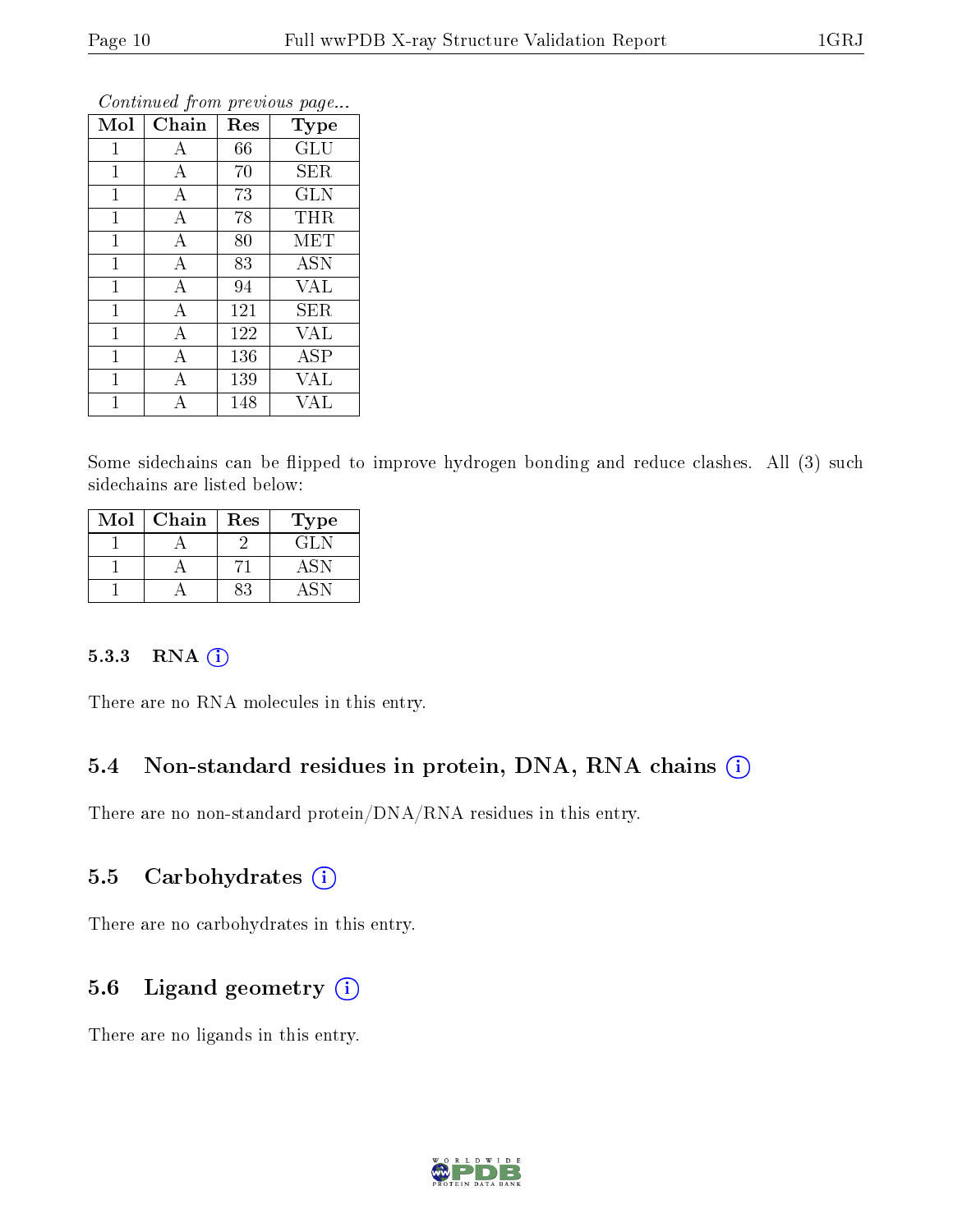# 5.7 [O](https://www.wwpdb.org/validation/2017/XrayValidationReportHelp#nonstandard_residues_and_ligands)ther polymers (i)

There are no such residues in this entry.

# 5.8 Polymer linkage issues (i)

There are no chain breaks in this entry.